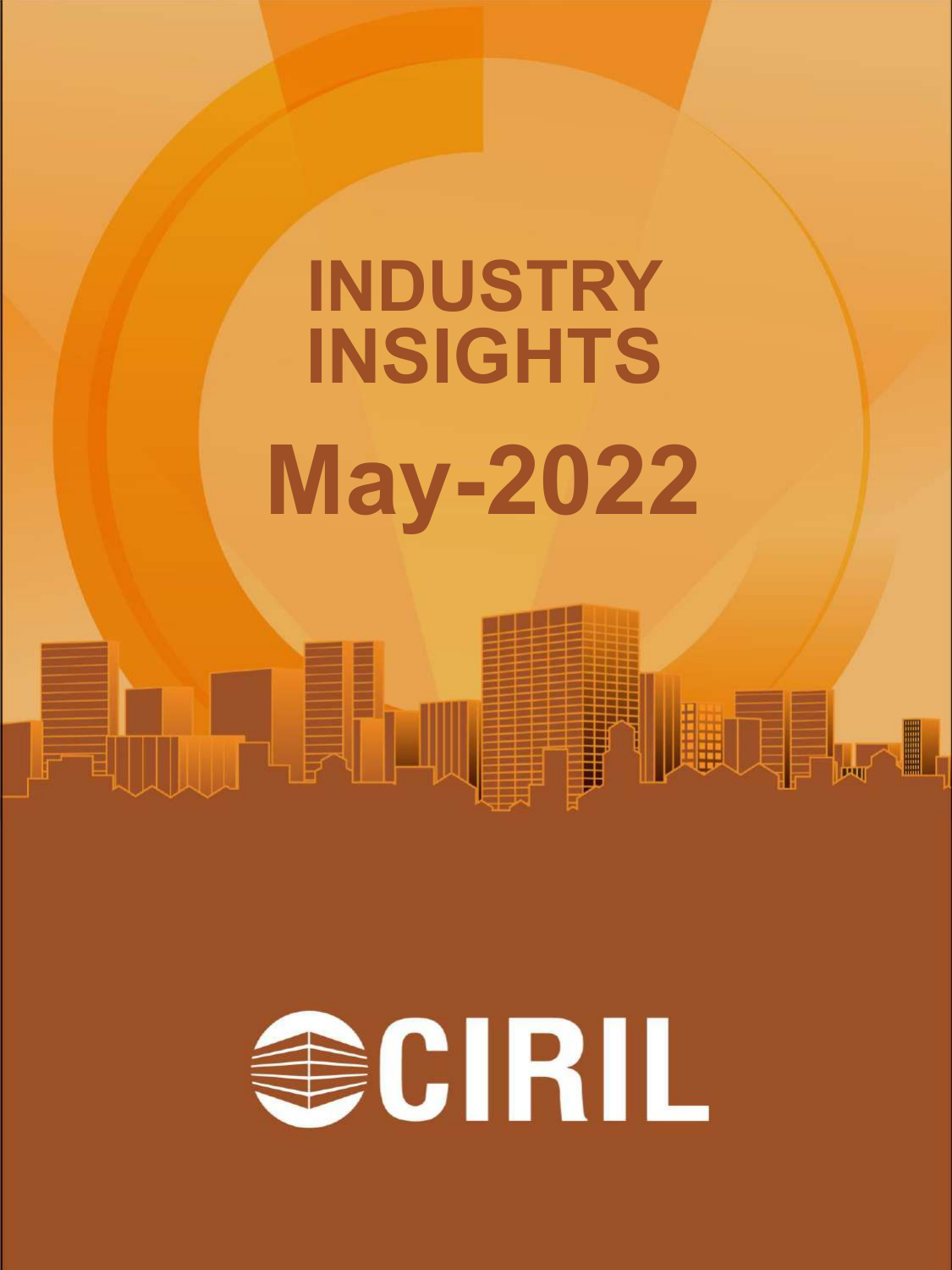# **HYBRID MODEL – THE NEW WORKPLACE PARADIGM**

**Pandemic** has brought in many changes in our world. One of the areas which experienced a massive shift is how we work. From holding mundane 9 to 6 jobs, we rapidly adopted to a remote work model in the pandemic world. It forced most of us to go through a period of uncertainty regarding sustainability of remote working to finally realising that it is a viable option and emerged the concept of *Hybridisation of workplace*

The hybrid work-culture is a location-flexible arrangement, allowing employees to combine onsite and offsite work as they and their employers see fit.

In a hybrid work setup, limited people work from offices at any given point of time. For some companies, this may mean judicious investment of capex on costly real estate investments. Additionally, by rethinking workplace strategy, companies through optimal mix of office space and work options like satellite offices and smaller coworking spaces, might lower cost of real estate by 30 percent. Following the lifting of pandemic lockdowns worldwide, a wide range of hybrid arrangements have emerged, granting employees flexibility that was seldom offered before.

The pandemic served to dispel some myths around reduced productivity and/or quality of work when done from home. A study by Boston Consulting Group of over 12,000 employees reveals that many employees feel their productivity has stayed the same or even increased since they've been able to work from home. Teams reported similar or even better results than pre-pandemic years and many people adapted positively to working from home. Many large corporations such as Microsoft, Google, Facebook, and Twitter have announced Work From Home (WFH) options for employees.

Even though WFH is increasingly becoming an acceptable mode of working, the downside of this are lack of organisation culture, team building activities, collaboration, interactions and motivation leading to employee burnout, loneliness and mental health issues. This has led to exploring new models for hybrid and collaborative working environment that strikes the right balance between working place and time as well as fosters healthy interpersonal relationships between employee and employers. As we all reimagine the future of work, the paradigms of remote and hybrid work for employees and employers are being explored – *Work Near Home is turning into reality*

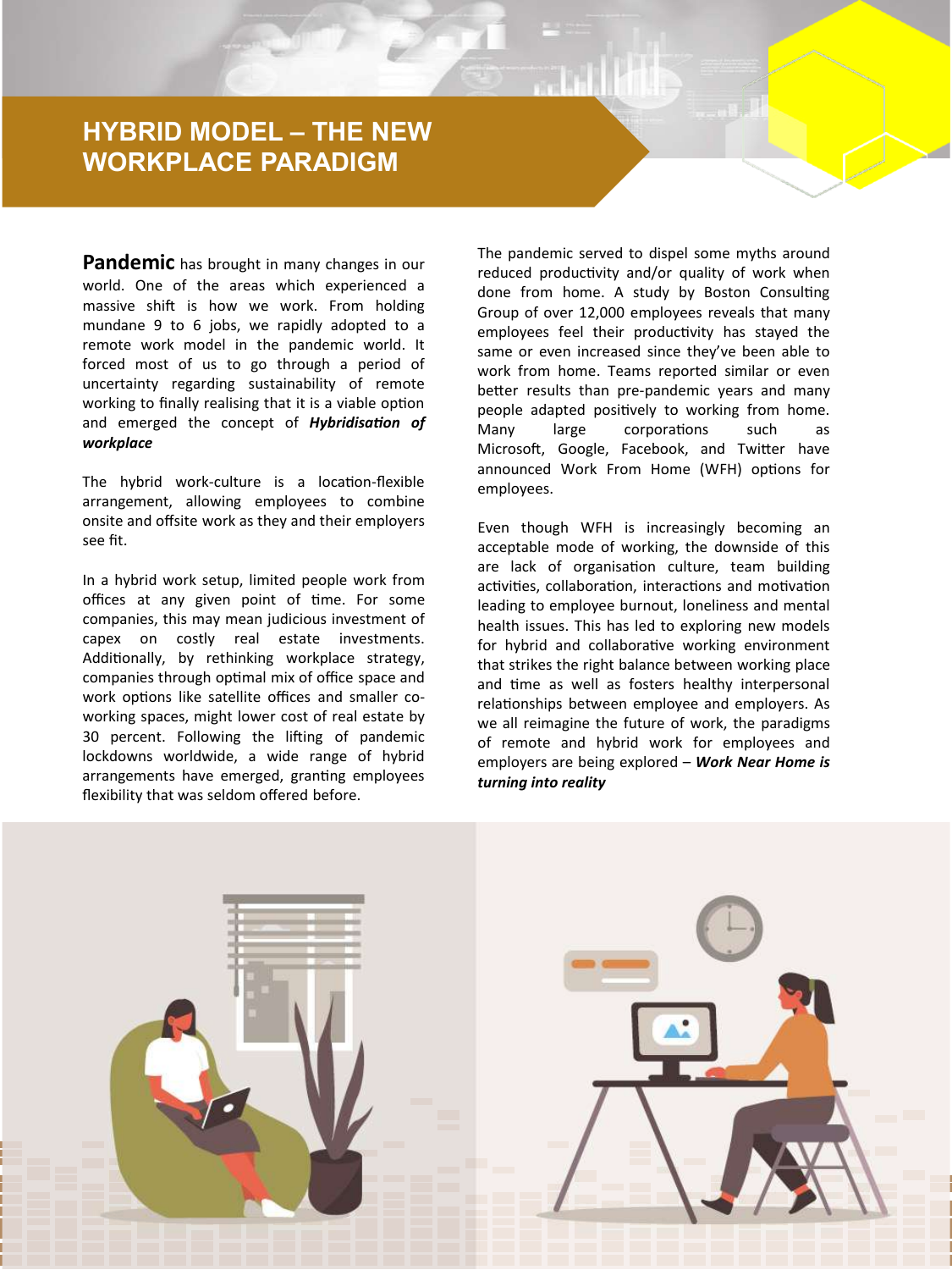## **'OFFICE + ANYWHERE' HYBRID WORK STRATEGY**

Traditionally, IT & ITeS sectors have been the first movers in experimenting with hybrid models a decade back and since then have created a robust policy framework to support workforce.

Other sectors are gradually adopting to newer working of hybrid models as a post pandemic strategy. For most organizations, hybrid work will be the way forward as it drives many direct and indirect benefits, from employee experience and to business needs. The models are evolving and there is no best fit as it is based on their capabilities, key verticals and needs. Figuring out how to do this is far from straightforward. For most players, it involves two axes: place and �me. A balanced approach becomes vital to ensure optimal output and efficiency.

Indian companies are still in evolving stage of adopting hybrid model as a way of working at government policy level. One of the key enablers of hybrid model is communication infrastructure grounded to technology. It needs impetus by the government in terms of conducive policy enablers to upgrade infrastructure to create a sustainable eco-system for workforce in the country. However, many companies have firmly set their sights on flexible working arrangements that can significantly boost productivity and employee sa�sfac�on. *Future is all about Hybrid – Flexibility*

In a recent study published in Harvard Business Review, (May-June 2021), 'How to do Hybrid right' by Linda Gratton, it is proposed that to design hybrid work arrangements, companies need design with individual human concerns in mind, not just institutional ones. It requires companies to approach the problem from four different perspectives: (1) jobs and tasks; (2) employee preferences; (3) projects and workflows; (4) inclusion and fairness.



Further, Office - Anywhere hybrid working can offerent long-term value for employers and employees alike, driving a variety of benefits for any organization. At present, most companies are focussing on combining both work from office and work from home on a weekly basis to optimise the hybrid model.

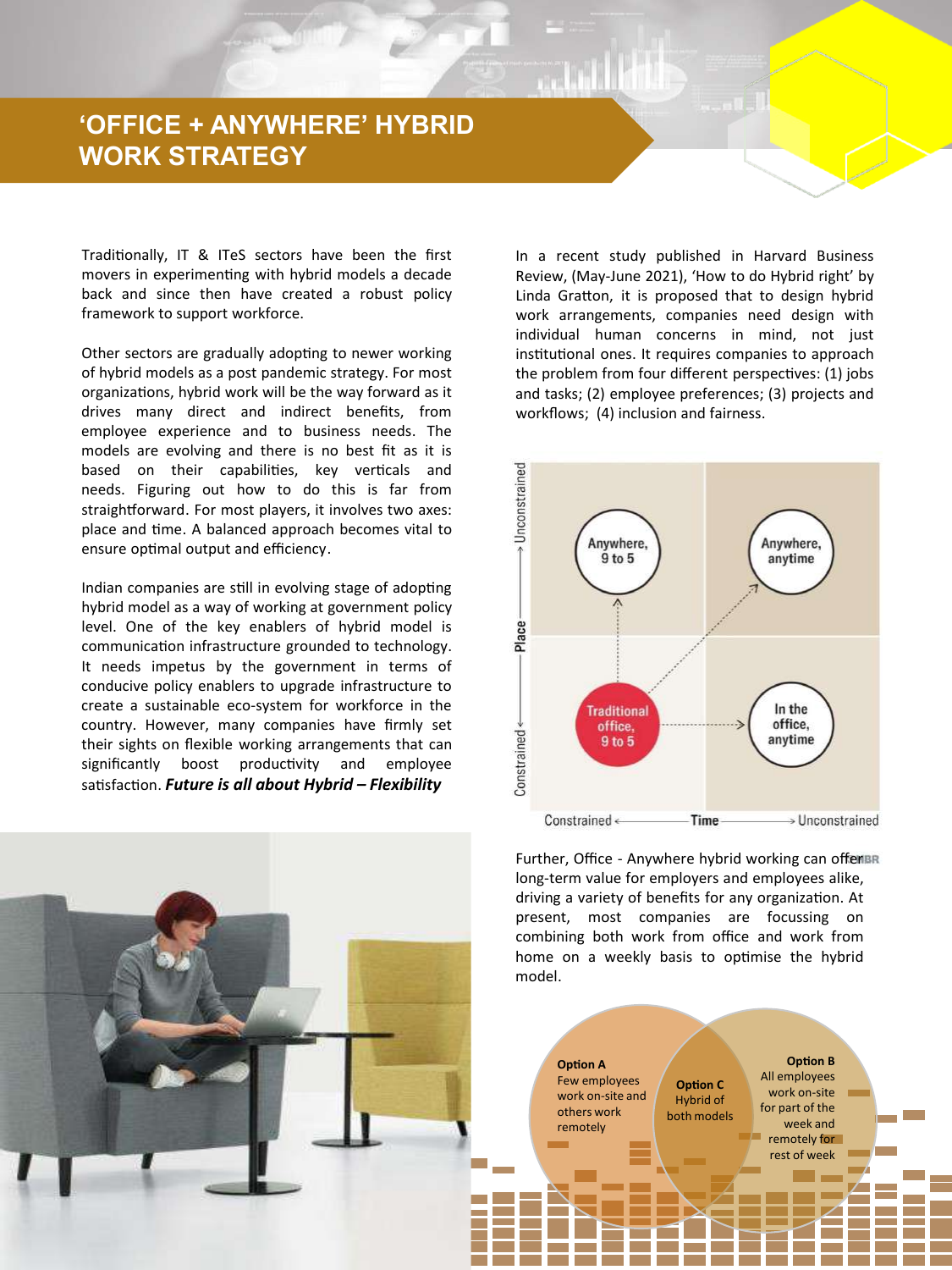# **HYBRID WORKCULTURE - ADVANTAGES**

#### **ADVANTAGE EMPLOYEES – EMPLOYEE-CENTRIC BENEFITS**

- Worker's safety is ensured with reduced number of people in the office at any given point of time, creating more personal space.
- Provides greater flexibility in tasks scheduling and workplace adaptiveness.
- Work Life Balance: Reduces stress level, decreases travel costs, increases psychological comfort of working from both home and office whenever desired.
- Reduced absenteeism in the work place as it allows operational modalities from anywhere  $$ anytime.
- Enhances employee experience, increases motivation and prevents work burnout by allowing employees to reap the benefits of working from home as well as offering the chance to see and socialize with co-workers.

#### **ADVANTAGE ORGANISATION – BUSINESS CENTRIC BENEFITS**

- Reduces the cost of business activity: A successful hybrid office will incorporate shared spaces and take better advantage of occupancy levels. This will allow employers to cut down on rent, office supplies and other business expenses.
- Optimize the amount of common office overheads with service oriented workplace.
- Increases employee satisfaction.
- Allows employment of huge group of professionals - Increase talent recruitment, engagement and retention.
- Strengthens the brand image  $-$  boosting business continuity and resilience.
- Working in collaborative and innovative knowledge sharing environment for better productivity.
- Saving carbon costs have been one on the most valued advantages of hybrid model.



*Source: Key Note by J.P. Gownder (VP & Principal Analyst, Forrester) at the Work From Anywhere conference in March 2021*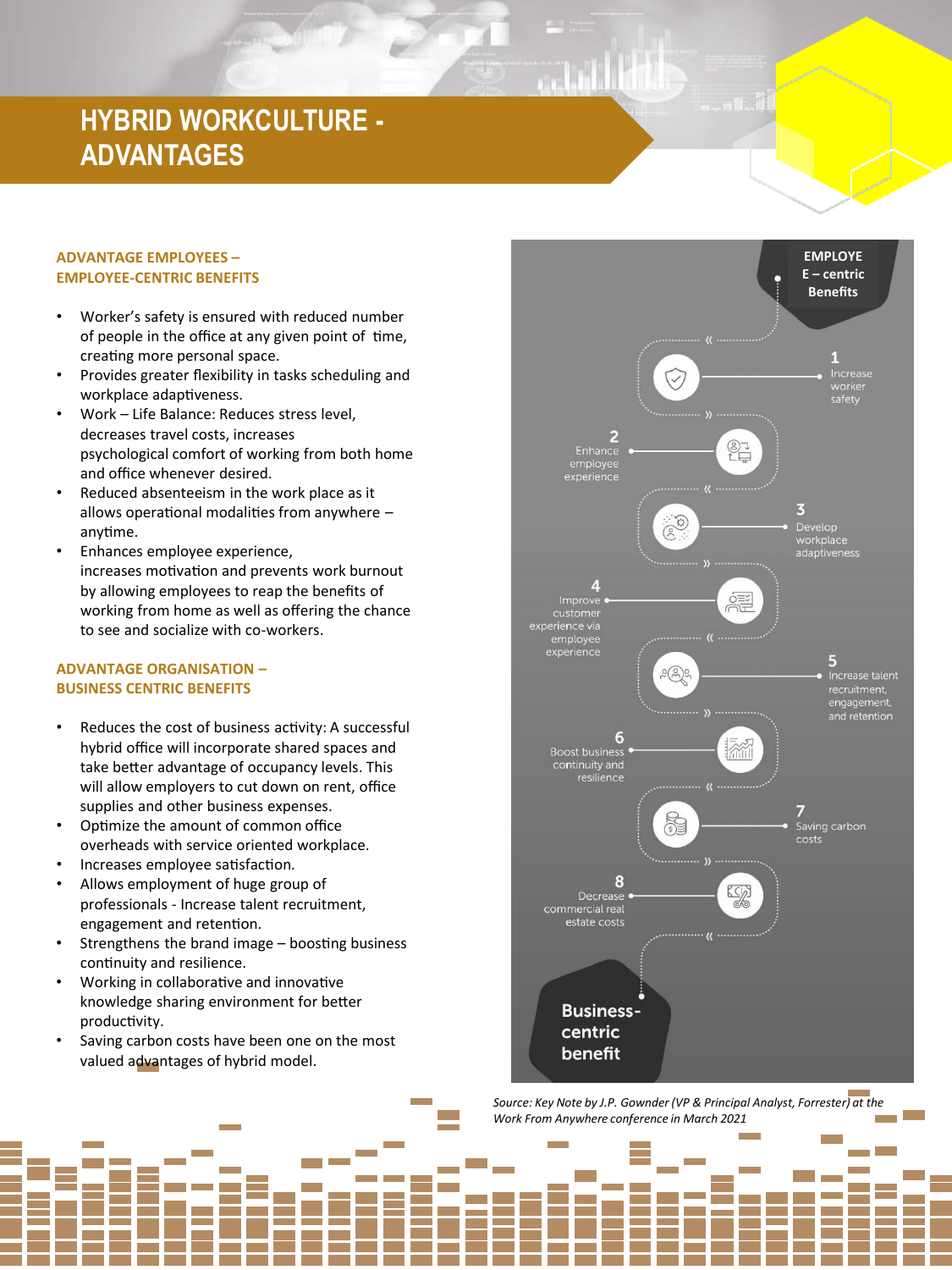## **HYBRID WORKCULTURE – DISADVANTAGES**

Though we believe the positives of the hybrid work model far outweigh the negatives, the hybrid work model isn't without its challenges. The most glaring of which, we have outlined below.

#### **DISADVANTAGE EMPLOYEES –**

- Isolation and loneliness: In absence of benefit from the positive elements of co-location and in-person collaboration, organisation culture and social cohesion for the virtual workforce languish. Remote workers can soon feel isolated, disenfranchised and unhappy, the victims of unintentional behaviour in an organization.
- Lack of motivation: Organisation culture and performance suffers if employees don't identify the sense of belonging, common purpose and shared identity that inspires all of us to do our best work.
- Potential Burnout: Remote workers may work longer hours and take fewer breaks than their inoffice counterparts. When left unchecked, this can lead to burnout. In addition, some employees may even be overwhelmed by the need to toggle between two different sets of work routines, at home and in the office.



#### **DISADVANTAGE ORGANISATION –**

- Loss of Organisation common culture and value through ways of working, as well as standards of behaviour and interaction, organisations help create a common culture, generate social cohesion and build shared trust. To lose sight of them during a significant shift to virtual-working arrangements is to risk an erosion over the long term of the very trust, cohesion and shared culture that often helps remote working and virtual collaboration to be effective in the short term.
- Heightened Cyber Risk and technological concerns: When employees work from home, employers have less control over the devices they use to login to their systems. Employees using self-provided tools means a potential for more shadow IT and risks of IT systems, devices, software, applications, and services without explicit IT department approval. Moreover unreliable internet access, relying on slow or outdated tools, accessing and maintaining files in multiple places and relying on too many applications in order to get work done are some pain points for organisation.
- It may be hard for employees and leaders to know who is on-site and when. It is harder to scale workplace strategies when workplaces have unique setups. Proper reporting system have to be in-place for success of hybrid model.
- Effective employee appraisals are critical to longterm hybrid success. Clear communication and expectations are very important to ensure effective output and success of the organisation.
- Hybrid model is very sector specific and may not work for traditional production houses, construction industries, healthcare sector and services.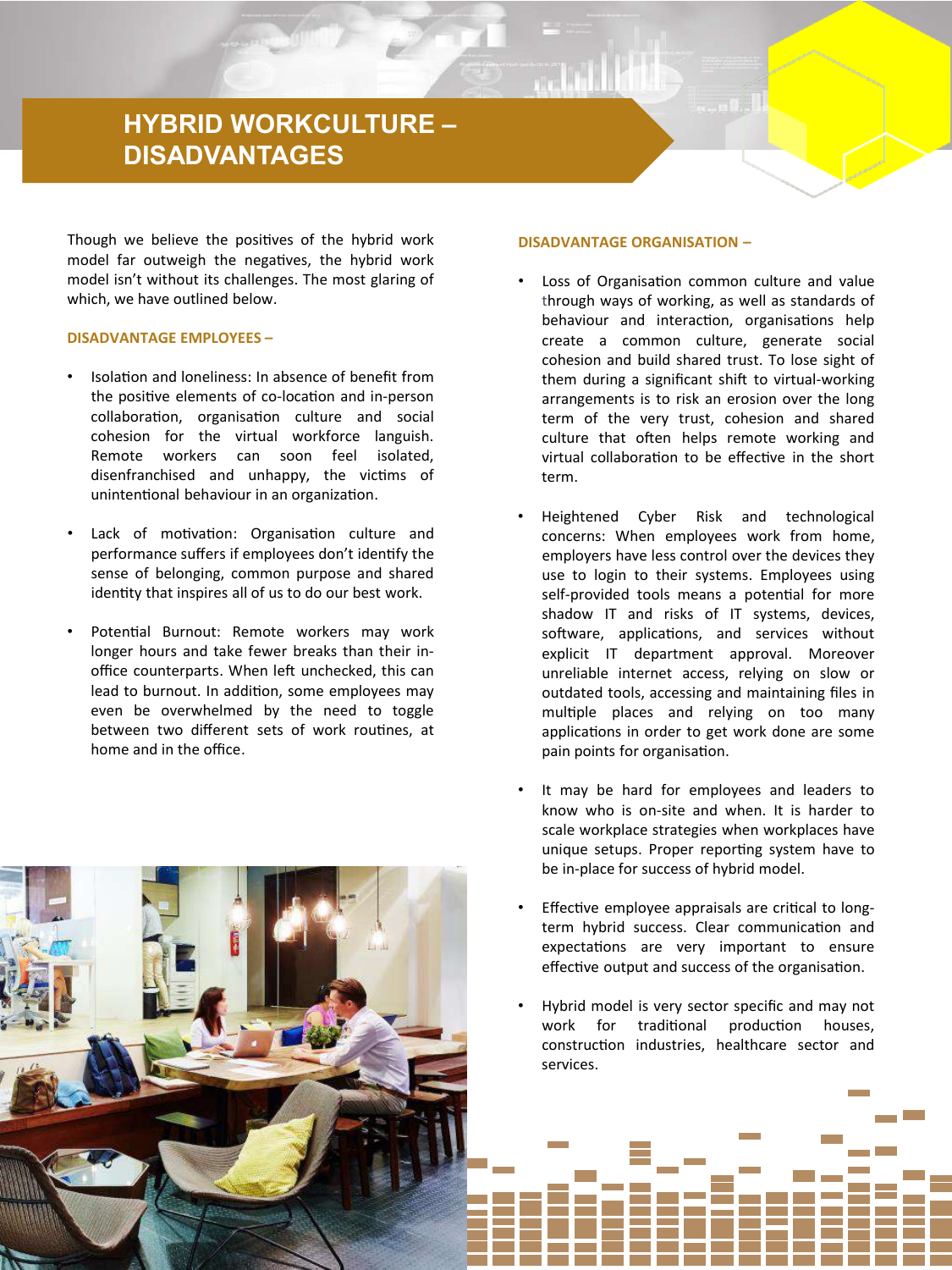## **HYBRID WORKCULTURE RESHAPING REAL ESTATE**

Real estate is one sector which is poised to experience paradigm shift with hybridisation of workplace. Being deeply involved and invested in the physical workplace, real estate is witnessing change in everything, starting from the type of physical spaces that employees prefer to work in, to the square footage that is needed to accommodate the on-site workforce is changing, to even the residential accommodation that the new work culture is demanding. The distribution of spaces, size and amenities within a building is quickly being adapted to meet post-pandemic needs and hybrid work culture.

#### **COMMERCIAL REAL ESTATE**

Businesses are now focused on the need for state-ofthe-art technology to ensure efficiency and faster connectivity to consumer. This has led to increased demand for an advanced format of office spaces that provide contractual flexibility, freedom of growing and relocating particularly co-working spaces and smaller format office space with conferencing facilities. This has led commercial real estate developers to make a paradigm shift towards providing smarter offerings.

The new workspaces are being designed with a larger voice-command-based boardroom, storage units, automated visitor management system and digital flipcharts in meeting rooms to allow connectivity with other businesses and enhance the overall productivity. The newly built commercial properties with all these requisites are seeing a higher demand from IT giants, corporates and financial service providers.

In last one year, occupancy in offices and coworking spaces are improving due to the factors like data security, firewall, administration etc. It allows businesses to reduce unused space and gain optimum financial benefits. Further, to attract new tenants, property developers are ensuring the health authority's guidelines remain intact to keep the workspace safer and healthier.

. Co-working space has emerged as most suitable format for hybrid model particularly for corporates wanting offices in both remote and prime locations with less capital and operational expenditure.

#### **Major Markets in India**

- **Fast Mover Markets:** Mumbai and Delhi NCR have emerged as most adoptive markets for hybrid model of working. With unaffordable Real estate price and huge workforce to accommodate, many companies are implementing hybrid model.
- **Growing Markets:** Bengaluru, Hyderabad and Chennai markets are gradually shifting to hybrid model. Bengaluru with its strong IT/ ITeS base is front runner in terms of commercial real estate absorption particularly in co-working spaces.
- **Emerging Markets:** Going forward Tier 2 & Tier 3 cities like Ahmedabad, Jaipur, Coimbatore, Indore, Lucknow, Chandigarh, Nagpur will also be the emerging markets for commercial real estate.

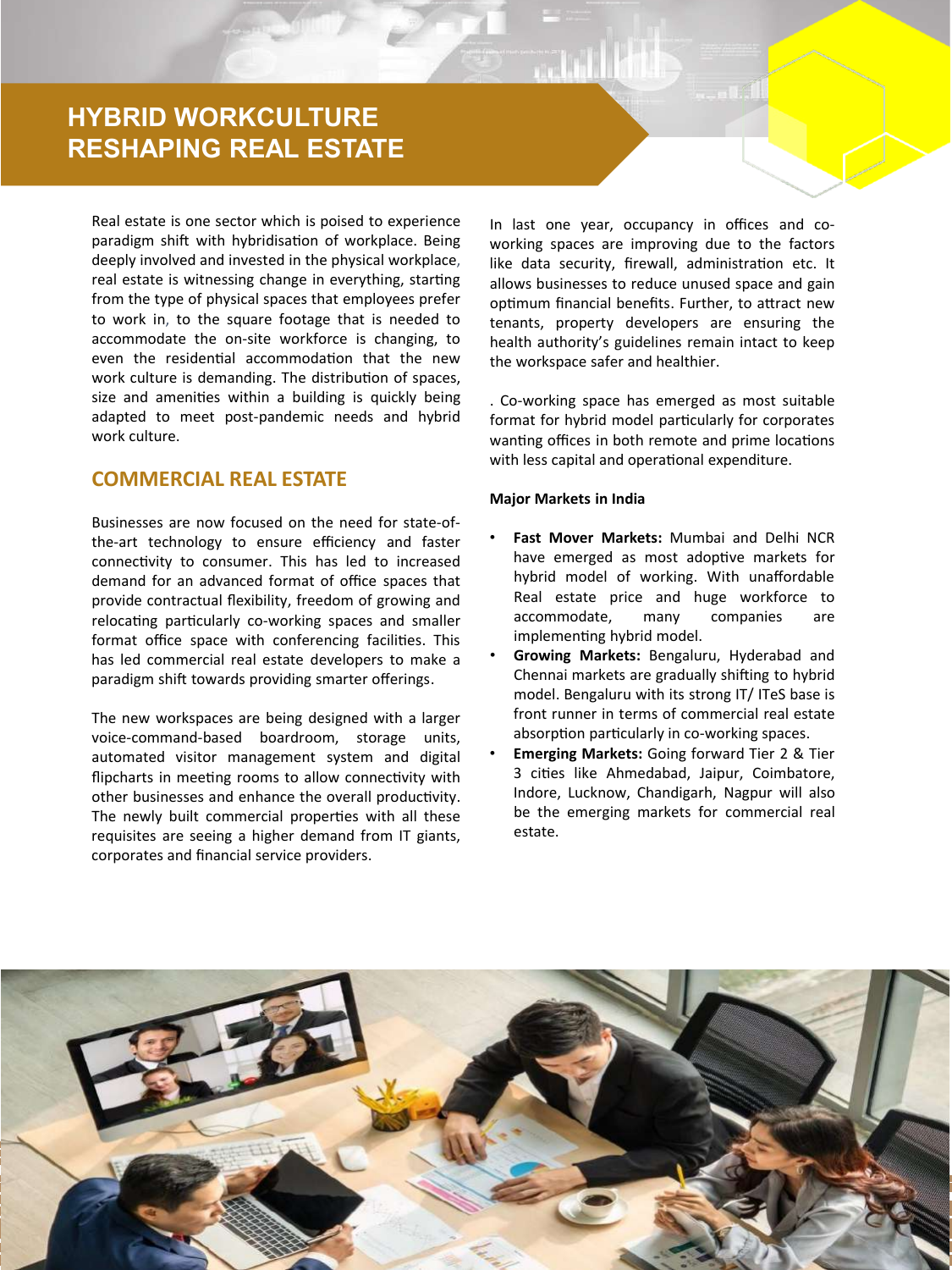# **HYBRID WORKCULTURE RESHAPING REAL ESTATE**

#### **WORK NEAR HOME**

**Work Near Home** is another model that has potential to turn around commercial Real Estate markets particularly in Tier II and Tier III Cities. With employers viewing the office as a place for collaboration and meaningful employee connection, the role of the workplace is shifting towards a more intentional work setting defined by its ability to bring people and teams together. As more and more people have started working from home or partly from home, it become imperative that smaller working space at different affordable locations becomes a place of personal as well as professional reckoning that will drive the new model of Hybrid model.

There has been a rise in enquiry by big corporate houses for such space to establish small offices at multiple locations. Since WFH has become a reality and is here to stay, there is an increased demand for functional, flexible spaces that accommodate workspace conveniently located at urban centre for easy access of employees working remotely.

The **Work Near Home** model of Hybrid work option has potential to create appropriate demand for commercial office space in smaller cities in future. With office shifting to more affordable and remote locations, residential real estate is set to get a facelift in coming years.

#### **FUTURE OF REALTY**

It's not just businesses that are looking for more resiliency through flexible forms of real estate, property developers and landlords are seeking a sustained model of creating a need based ecosystem for future of work where hybrid models of working is becoming the acceptable norm. With the prospect of more workforce and office workers taking up remote or flexible work practices, building occupancy rates may decrease in short term but few segments such as co-working and flexi spaces are going to be the main demand driver in commercial real estate segment.

Technology driven flexi-leasing options, ready-to-use facili�es with furnished office spaces offering various services like concierge, meeting rooms, private workstations and IT support are going to be demand segment in future of real estate driven by hybrid model.

Developers as well as corporates have to work in tandem to address the needs of hybrid work culture through augmentation of existing infrastructure. Smaller cities are becoming an attractive investment option for both customers and investors. There is a huge potential in infrastructure development and real estate sector particularly in Tier II and Tier III cities. *Future of Realty is all about flexible hybridisation!*

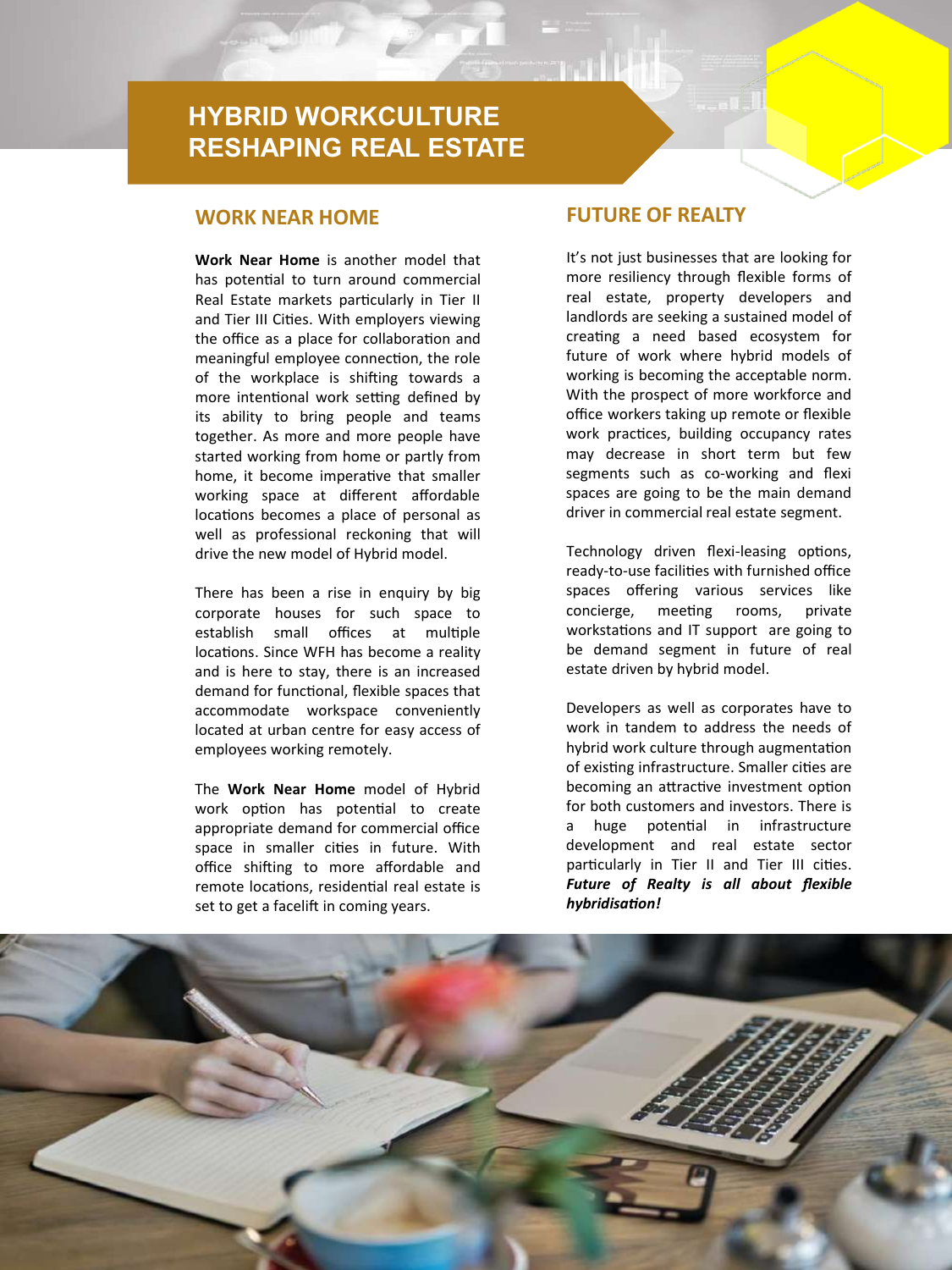# **@CIRIL**





# **Our Services**